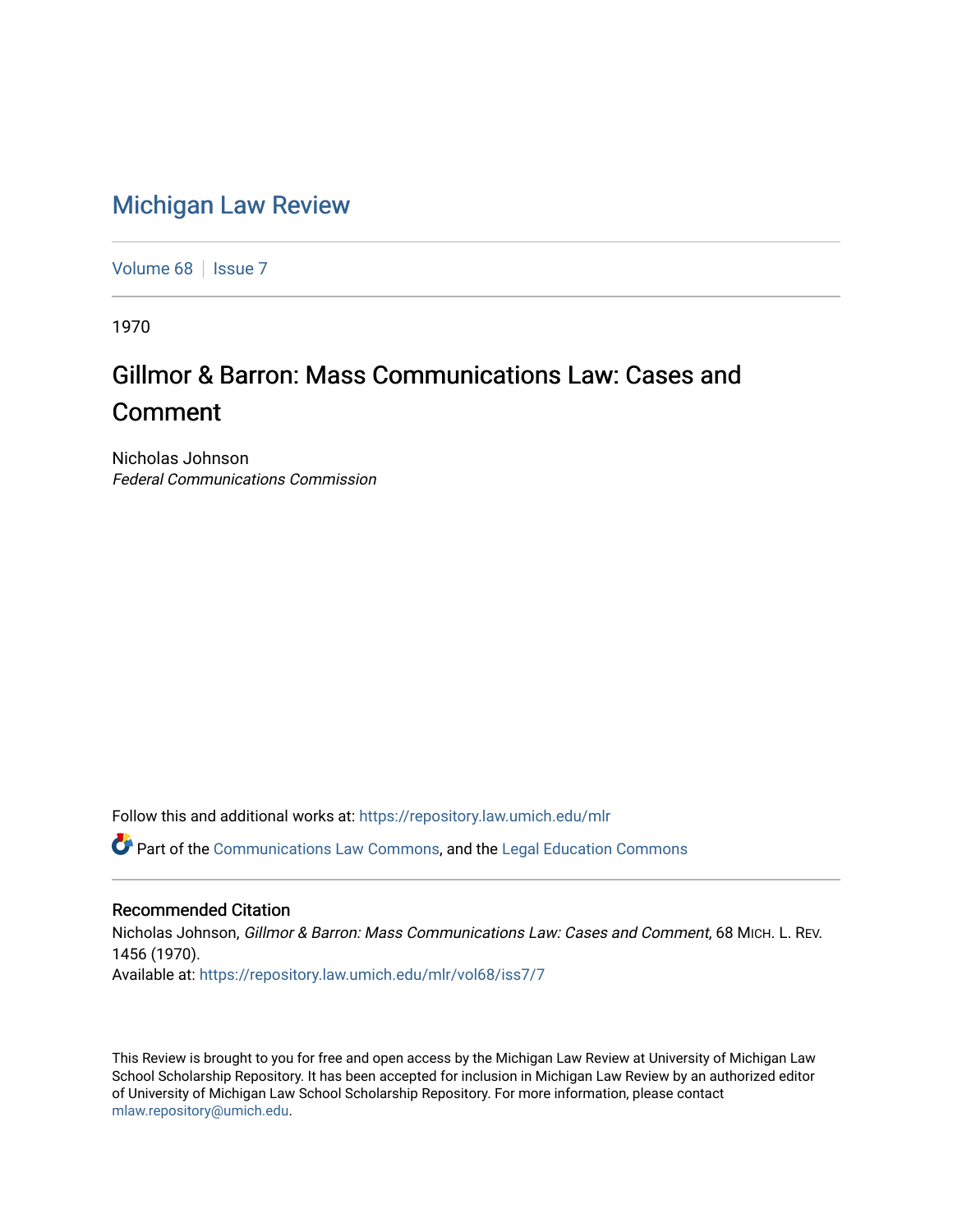## **RECENT BOOKS**

#### BooK REVIEWS

MASs COMMUNICATIONS LAw: CAsEs AND COMMENT. By *Donald M. Gillmor* and *Jerome A. Barron.* West. 1969. Pp. xxvi, 853. \$12.50.

### *I read the news today* ... *oh boy.•*

Read the news today, and it will quickly become apparent why Gillmor and Barron's excellent and valuable case book is so timely.

*Jtem:* **On** November 14, 1969, Vice President Spiro Agnew criticized the television networks for their "instant analysis and querulous criticism" of President Nixon's November 3, 1969, Vietnam speech.<sup>1</sup> Although the network heads responded with eloquent statements of determination to resist governmental commands, they did not give one minute of live or special network coverage to the largest demonstration in American history-the antiwar demonstration on November 15, 1969, in Washington, D.C. Moreover, when the President again spoke on Vietnam, on December 8, 1969, the networks were silent; and ABC and CBS made no immediate comment following President Nixon's December 15, 1969, announcement of troop withdrawals from Vietnam. *TV Guide* observed that the Vice President's "scolding of the networks apparently had the desired result ... .''<sup>2</sup>

*Item:* The public has recently learned that for years United States district attorneys have been issuing subpoenas to numerous national newspapers, magazines, television networks and stations, and news reporters, ordering them to turn over their notes, correspondence, telephone-call memoranda, and unedited tapes and film ("outtakes") for apparent use in criminal prosecutions against persons who criticized the Government.3 The minute this surprising news broke, confidential news sources began to dry up. Walter Cronkite reported that during the first week there were two instances in which officials refused to "talk off the record" for fear that their remarks would be used in court.4 Television officials advocated destroying or erasing film or video tape within twelve hours after broadcast, and *Broadcasting* magazine reported that one unidentified station "already is destroying unused tape recordings."<sup>5</sup>

5. BROADCASTING, Feb. 9, 1970, at 60.

[ 1456]

<sup>•</sup> The Beatles, "A Day in the Life," *Sgt. Pepper's Lonely Hearts Club Band*  (Capitol).

I. N.Y. Times, Nov. 14, 1969, at I, col. 2.

<sup>2.</sup> TV GumE, Jan. 3, 1970, at I. Indeed, the Vice President himself recently reflected: "Sometimes when I look around [at] the tube from time to time, I think I have had a modicum of success .••• " J. Osborn, *Agnew's Effect,* THE NEW REPUBUc, Feb. 28, 1970, at 13-14.

<sup>3.</sup> *See* notes 16-18 *infra* and accompanying text.

<sup>4.</sup> BROADCASTING, Feb. 9, 1970, at 58.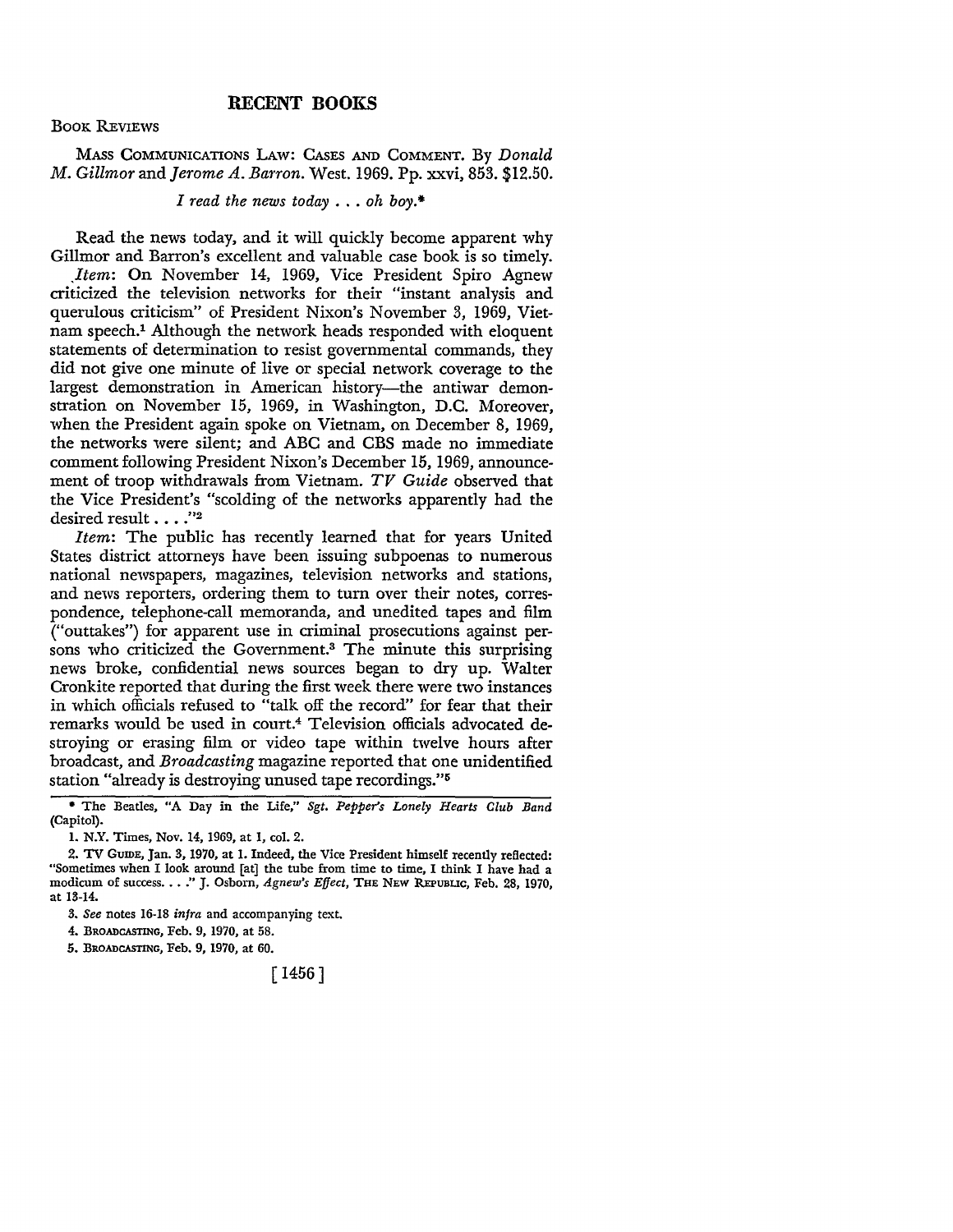*Item:* **On** December I, 1969, Senator Pastore's Communications Subcommittee of the Senate Commerce Committee spent several hours berating the commissioners of the Federal Communications Commission (FCC) for failing to prosecute certain radio broadcasters for the alleged "obscenity," "filth," "smut," and "gutter language" contained in certain records, poems, and plays that were broadcast by their radio stations.6 FCC Chairman Dean Burch reasssured Senator Pastore that the Commission would move quickly to punish broadcasters for speech prohibited by the broad statutory rubric of "obscene, indecent, or profane language,"7 and he reported that he had already obtained the willingness of Deputy Attorney General Kleindienst to initiate criminal prosecutions in such cases.8 Shortly thereafter, the FCC majority, with Commissioners Cox and Johnson dissenting, reversed its long-established policy against penalizing broadcasters for "a few isolated programs," and placed a Seattle station on a probationary one-year license renewal for accidentally broadcasting a few four-letter words which, although not ruled "obscene, indecent, or profane language" by the FCC, allegedly violated the station's *own* standards of propriety.<sup>9</sup>

*Item:* Early in 1969, at the urging of various lobbies from the broadcasting industry, Senator Pastore proposed legislation that would prevent citizens' groups from filing competing applications for the licenses of existing stations which the challengers felt were not serving the public interest.10 If enacted into law, this bill might easily convert a broadcaster's presently "temporary" three-year license, which is subject to renewal by the FCC, into a monopoly grant in perpetuity. Although certain citizens' groups expressed strong disapproval of the bill, $11$  over one hundred senators and congressmen quickly moved to support it. What congressman, after all, can resist with impunity the demands of his home-state media when he is able to communicate with his electorate only at that media's pleasure? *Item:* On January 15, 1969, the FCC accomplished much of

<sup>6.</sup> *Hearings on S. 2001,* 91st Cong., 1st Sess., at 343 (1969).

<sup>7. 18</sup> U.S.C. § 1464 (1964) provides: "Whoever utters any obscene, indecent, or profane language by means of radio communication shall be fined not more than \$10,000 or imprisoned not more than two years, or both."

<sup>8.</sup> *Hearings on S. 2001,* 91st Cong., 1st Sess, at 343, 367 (1969).

<sup>9.</sup> Jackstraw Memorial Foundation, 21 F.C.C.2d 833, 18 P & F RADIO REG. 2d 414 (1970). *See also* Eastern Educ. Radio (WUHY-FM), 18 P &: F RADIO REG. 2d 860 (1970) (FCC 70-346, released April 3, 1970, notice of apparent liability).

<sup>10.</sup> S. 2004, 91st Cong., 1st Sess. (1969).

<sup>11.</sup> For example, Black Efforts for Soul in Television (B.E.S.T.) charged that S. 2004 was "back door racism" and would exclude minorities from access to media ownership in most large communities; the National Citizens Committee for Broadcasting (N.C.C.B.) argued that the Senate Bill would perpetuate excessive concentrations of media control; and the American Civil Liberties Union (A.C.L.U.) warned that S. 2004 would remove "competition" from the system of broadcast regulation and would "freeze out every underrepresented class in American Society."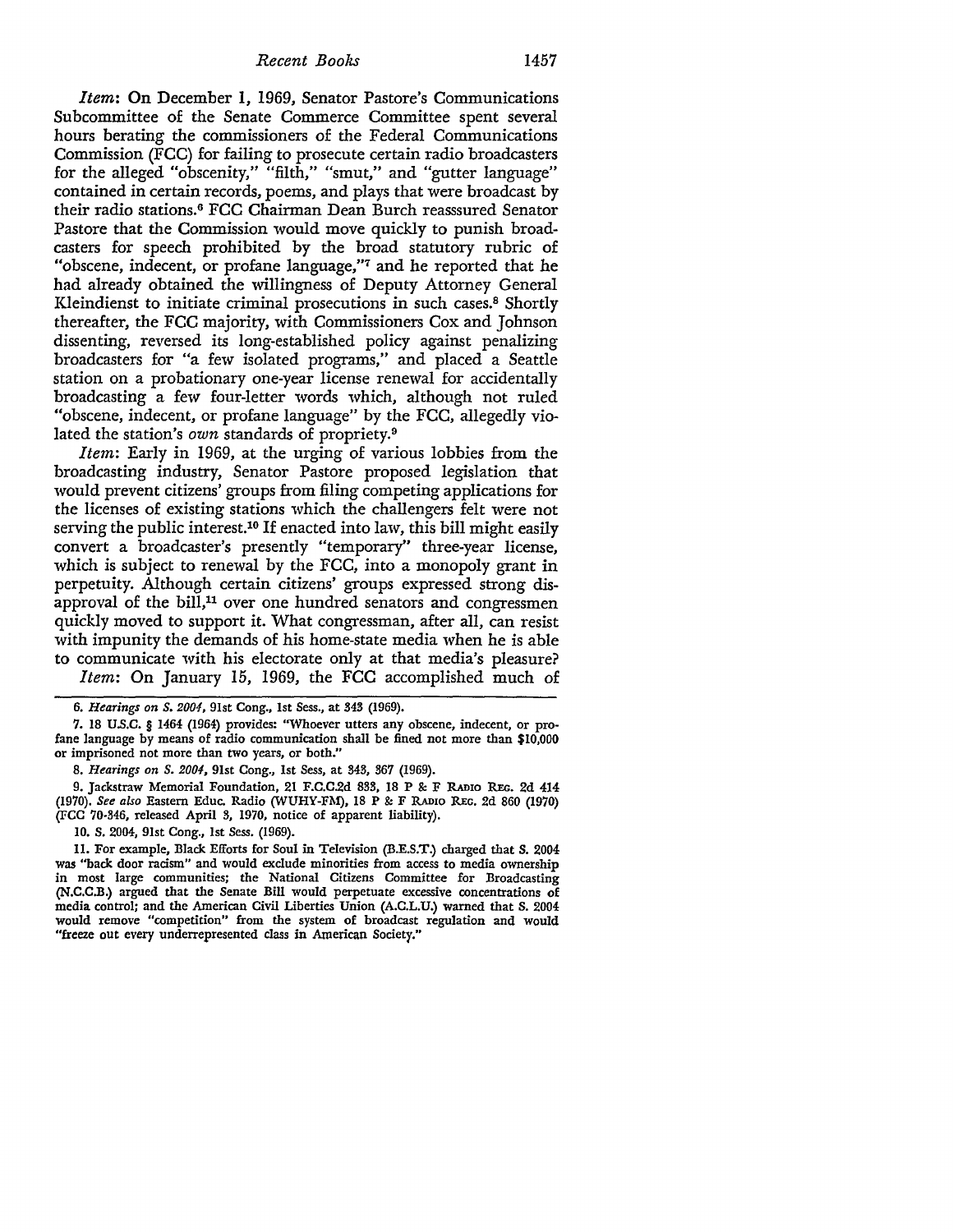Senator Pastore's work for him by adopting, over Commissioner Johnson's dissent, a "Policy Statement on Comparative Hearings Involving Regular Renewal Applicants."12 The policy statement announced that the FCC would refuse even to consider applications by citizens' groups for existing stations if the incumbent licensee could show that his programming was "substantially attuned to meeting the needs and interests of its area,"13 no matter how superior the challenger's programming proposals were, or how monopolistic the incumbent licensee might be.

*Item:* In 1968, two citizens of Salt Lake City filed complaints with the FCC arguing that the license of KSL-AM, owned by the Mormon Church, should not be renewed. The complainants based their challenge to renewal partially on the grounds of monopoly-referring to the Mormon Church's control over KSL-FM, KSL-TV, Brigham Young University's FM-TV complex, and one of Salt Lake City's two daily newspapers. The Commission twice rejected these complaints, on the theory that media ownership patterns should not be changed by ad hoc citizens' petitions.14 Unfortunately, the United States Court of Appeals for the District of Columbia Circuit affirmed,<sup>15</sup> holding that the FCC was not compelled by its statutory mandate to resolve questions of excessive media concentration on individual cases as they arose, but could, in its discretion, settle them in general rule-making proceedings. Until the FCC reverses its position, therefore, citizens may have lost their right to challenge license renewals on grounds of "undue concentration of control."

*Item:* For many years, the FCC has required broadcasters to survey the needs and interests of their communities periodically by consulting with community leaders and other individuals and then broadcasting programs that respond to these needs and interests. This requirement is, perhaps, the only effective "handle" by which the FCC can ensure that broadcasters provide *some* community-service programming. On March 2, 1970, however, *Broadcasting* magazine reported that the FCC staff is preparing a memorandum suggesting that the community ascertainment procedure be "scrapped."16

In sum, during the past year or so, the Administration has moved against the news media by means of the Vice President's speeches and the Attorney General's subpoenas; and Congress has

14. KSL, Inc., FCC 68-1005 (Oct. 4, 1968), *petition for reconsideration denied,* 16 F.C.C.2d 340, 15 P & F RADIO REG. 2d 458 (1969).

<sup>12.</sup> Comparative Hearing on Renewal Applicants, 22 F.C.C.2d 424, 18 P & F RADIO REG. 2d 1901 (1970).

<sup>13. 22</sup> F.C.C.2d at 425, 18 P & F RADIO REG. 2d at 1904.

<sup>15.</sup> Hale v. FCC, Case No. 22,751 (D.C. Cir. Feb. 16, 1970).

<sup>16.</sup> BROADCASTING, March 2, 1970, at 5.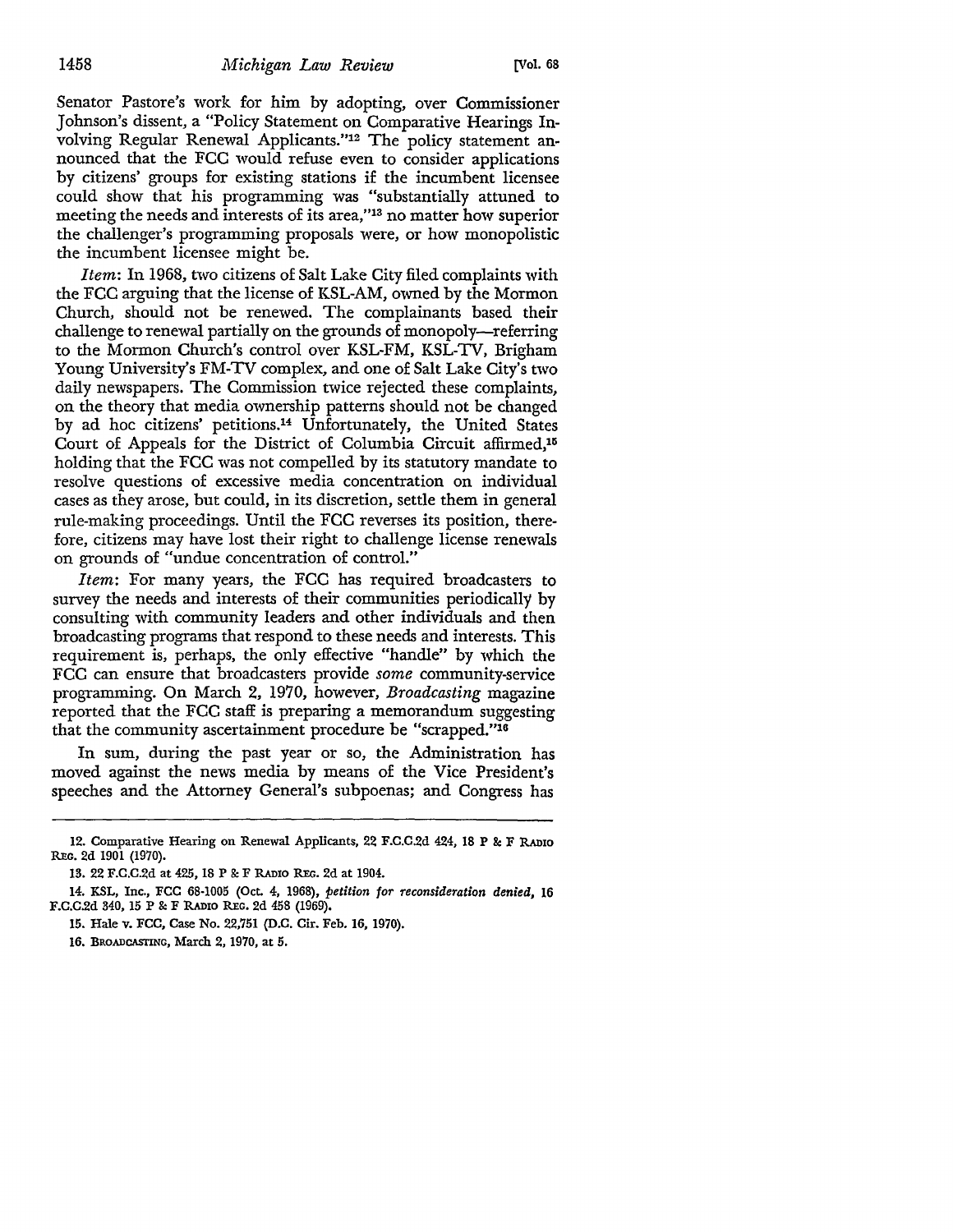begun to consider Senator Pastore's license monopoly bill.17 In addition, during 1969, the FCC has begun moving against broadcasters for their nonconventional modes of expression; it has threatened to undermine the community ascertainment programming surveys; and it has seriously curtailed the ability of citizens' groups both to file competing applications for broadcast licenses and to challenge media "monopolies" at license renewal time.

At this juncture, Professors Gillmor and Barron have introduced their book of cases and materials on the "law of mass communications." No brief review of a book such as this can adequately summarize its contents or achievements. Suffice it to say that the authors' work is comprehensive, well organized, perceptively annotated, and a generally valuable contribution to students and teachers of law and journalism.

Yet the ultimate value of this casebook may lie beyond its excellence as measured in such traditional law school terms as depth, thoroughness, and breadth. Gillmor and Barron's book, in the words of its authors, is "the outcome of an interdisciplinary collaboration between a professor of journalism [Gillmor] and a professor of law [Barron]" (p. xi). The principal value of this collaboration may stem from the fact that it provides students with the perception and skills to resist some of the aforementioned recent and serious incursions on the freedoms of mass communications.

One example will suffice: the recent wave of subpoenas issued by the Justice Department. From sketchy newspaper accounts, the public has recently learned that the Justice Department has *for years* and as a matter of standard procedure obtained from news reporters--by formal subpoenas or informal cooperation--notes, memoranda, and film to be used either as evidence in criminal prosecutions or as "background files" on allegedly "subversive" persons. The following examples illustrate the type of demands that have been put on the media:

During the lengthy trials following the demonstrations at the Democratic Convention in Chicago, the local news media-especially broadcasting stations-received repeated subpoenas for news film. Reporters said the practice was "an almost daily burden of nearly unmanageable proportions. 'We are treated as evidence gatherers for the law.' "18

In connection with the Government's prosecution of David Hilliard, a Black Panther leader from the West Coast, for allegedly

<sup>17.</sup> Congress has also been considering the "Failing Newspaper Act," S. 1520, 91st Cong., 2d Sess. (1970), H.R. 279, 91st Cong., 2d Sess. (1970), which would permit newspaper cooperation otherwise barred by the antitrust laws. The bill, as amended on the floor, passed the Senate and is currently in the House Judiciary Committee, and is apparently destined for passage.

<sup>18.</sup> BROADCASTING, Feb. 9, 1970, at 58.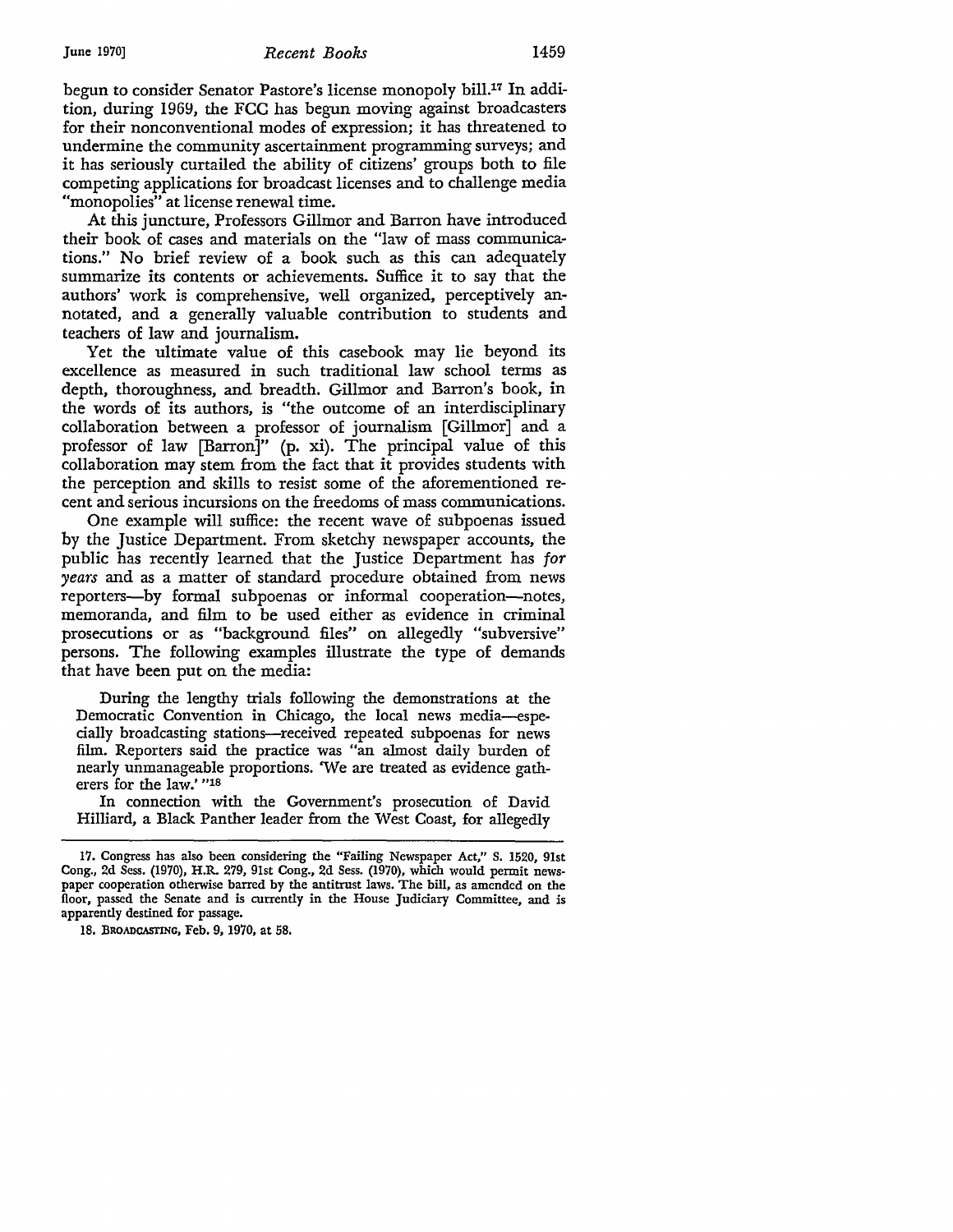threatening the President, the Justice Department issued a subpoena on January *8, 1970,* for all CBS video tape (including "outtakes," the unused portions of the interview) made in connection with the *60 Minutes* program on the Black Panthers, which was broadcast on January 6, 1970. According to indications from Richard Salant, CBS News President, CBS's initial response was to supply the requested material.19

On October 2, 1969, the Justice Department subpoenaed all the notes of a reporter from *Fortune* magazine, John McDonald, on an interview with James Ling, head of Ling-Temco-Vought, in connection with an antitrust proceeding. It also subpoenaed McDonald's tape recordings, documents furnished by Ling, and "the successive drafts" of McDonald's article before it was published. While *Fortune*  was considering the request, officials from the Justice Department visited the headquarters of Time, Inc., which publishes *Fortune,* and appropriated the written material. Four months later the Department publicly apologized.20

Richard Salant indicated at that time that CBS might supply the Government with information in limited cases, even though it "might hurt journalistic functions." BROADCASTING, Feb. 2, 1970, at 55. In February, however, CBS said that it might challenge subpoenas in "appropriate" cases, and Salant expressed his personal opposition to the subpoena procedure. Washington Post, Feb. 4, 1970, at A-8, col. 6.

20. N.Y. Times, Feb. 10, 1970, at 24, col. 4. In recent months, several other cases of official pressure on the media have been made public. For example, following the "Weathermen" incident in Chicago, in October 1969, the United States Attorney demanded that Chicago's four daily newspapers, its TV stations, and *Time, Life,* and *Newsweek* magazines tum over films, photos, and files on the incident. *Time* and *Life*  apparently complied; *Newsweek* made some effort to protect confidential informants; and the newspapers apparently decided to tum over that information which the Government could not get elsewhere. Washington Post, Feb. 4, 1970, at A-8, col. 6. Similarly, after the Chicago police raid on the Black Panthers in December 1969, "blanket subpoenas" were again issued to the Chicago media, according to James Hoge, editor of the Chicago *Sun-Times.* Apparently the Chicago media did not vigorously or publicly resist. Washington Post, Feb. 4, 1970, at A-8, col. 6. The Justice Department also recently subpoenaed all the notes and tape recordings of *New York Times* reporter Earl Caldwell, made with Black Panthers during interviews dating back to the beginning of 1969. Washington Post, Feb. 4, 1970, at A-8, col. 6. At last report, however, the Justice Department had "postponed indefinitely" its subpoena of Caldwell, Washington Post, Feb. 11, 1970, at A-14, col. 6, and a federal court has ruled that Caldwell may refuse to disclose the identities of his confidential informants until the government makes a "clear showing of compelling and overriding national interest that cannot be served by alternative means.'' *In re* Caldwell, 38 U.S.L.W. 2540 (N.D. Cal., April 14, 1970). The executive editor of the *Washington Post* reported that twice in the past two years the *Post* has been asked to supply photographs for use in criminal actions. The *Post* has refused both requests. Washington Post, Feb. 4, 1970, at A-4, col. 1. Again, in 1968, following the April 1967 civil disorders in Washington, D.C., the

<sup>19.</sup> BROADCASTING, Feb. 2, 1970, at 55. Apparently unsatisfied with even this broad subpoena, the Justice Department-this time in connection with the Secret Service and the FBI-issued a second subpoena against CBS on January 26, 1970, demanding records of all correspondence, memoranda, notes, and telephone calls made in connection with the *60 Minutes* Black Panthers program, including material relating to the CBS interview in Algeria with Eldridge Cleaver, the Panthers' minister of information. This second subpoena covered materials from mid-1968 to 1970. An unidentified legal spokesman from CBS stated that the network might go to court if a "really solid" freedom of the press question were raised, but he indicated that he wanted to reach an accommodation with the federal authorities.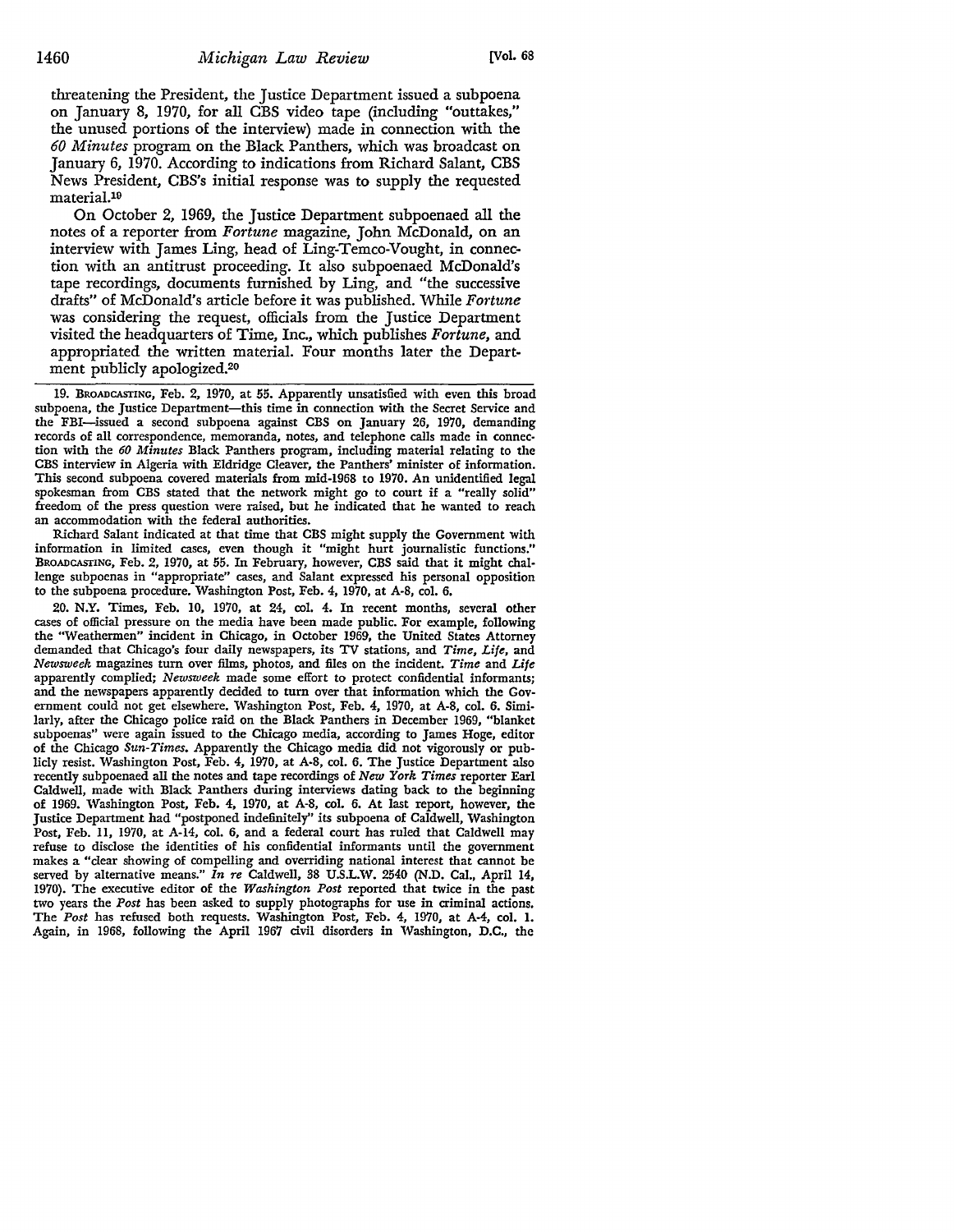#### June 1970] *Recent Books* 1461

Why did the media tolerate these serious incursions on their journalistic freedoms for so long without even raising a public outcry or protest? The answer, I think, lay in a "communications gap" between journalists and lawyers. The journalists were unaware of the legal methods available to resist the demands of the Justice Department. And the lawyers, too often working as hired guns for the corporate board rooms of large media conglomerates, either failed to understand the serious chilling effect of these subpoenas on journalistic freedom or simply placed the profit-and-loss statements of their corporate overlords above traditional first amendment values.

Alan Adelson has reviewed the subpoenas controversy for *Saturday Review* in an article entitled, "Have the News Media Become Too Big To Fight?"21 For four months, Adelson reported, the most prominent news institutions turned over films and reporters' accounts of interviews and disturbances to law enforcement authorities. Why had these institutions "neglected to defend fully the right to privacy with their sources"?22 Adelson's conclusion is one that serious students of the media should ponder long and seriously:

According to several accounts, the [media's corporate] lawyers saw not only no alternative to complying with the subpoenas but little reason not to. As Barton Clausen of the American Civil Liberties Union puts it: "Corporate attorneys don't even know about press freedom." While that judgment may be a bit harsh, the accepted practice for media attorneys is to worry about protecting first profits and the stockholder interests, and then the freedoms and the prerogatives of the joumalists.23

According to Adelson, network officials at CBS admitted that "an internecine conflict broke out between the news department and the corporate lawyers over whether the network should deliver its films and notes on the Black Panthers."24 According to another account, attorneys for *Time, Newsweek,* and CBS "not only advised against any hope of winning a court battle but suggested that every-

22. *Id.* 

23. Id.

24. *Id.* 

Justice Department subpoenaed newsfilm and news photographs of TV stations and newspapers. After conferences between the Department and the stations, some of the film was viewed at the stations. BROADCASTING, Feb. 9, 1970, at 60. In addition, film shot by cameramen from a Baltimore television station of the 1969 raid by the "D.C. Nine" on the offices of Dow Chemical in Washington was subpoenaed and introduced as evidence at trial. BROADCASTING, Feb. 9, 1970, at 60. Finally, at the trial of the "Catonsville Nine,•• a group accused of burning draft files in Baltimore, air film as well as "outtakes" were subpoenaed and used at the trial. BROADCASTING, Feb. 9, 1970, at 60.

<sup>21.</sup> SATURDAY REVIEW, March 14, 1970, at 106.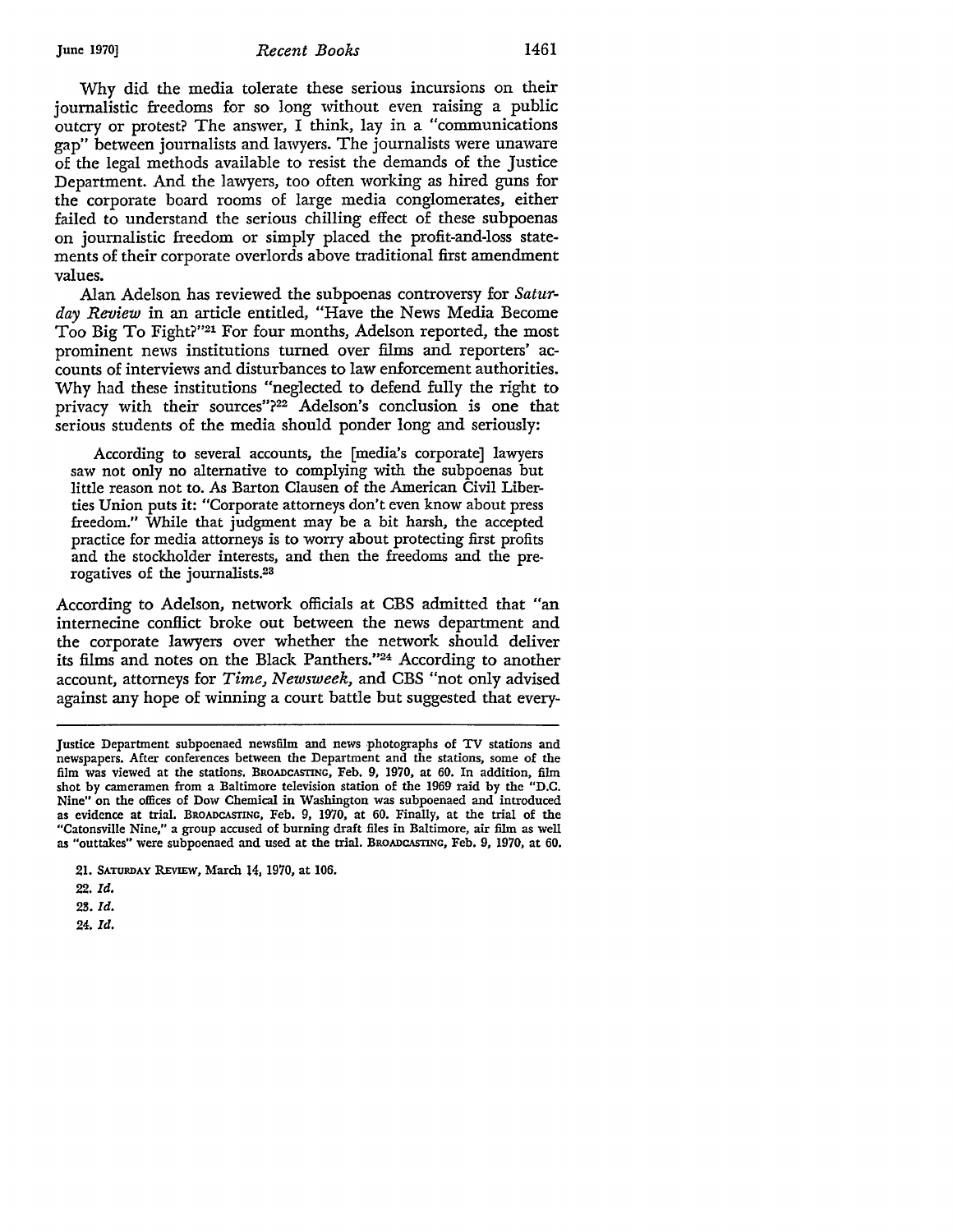one keep the whole question quiet."25 It was not until Jack Gould broke the story in the *New York Times* a week later that the public learned of the industry-government deal.<sup>26</sup>

Why, then, did highly trained lawyers react in ways so antagonistic to first amendment freedoms? Again, the answer may be that journalists and lawyers do not communicate their values and concerns to each other. Law schools have generally not devoted much attention to the law of "mass communications." Most students are acquainted with this body of law only tangentially, through courses in constitutional, copyright, or administrative law. Apart from a few isolated cases concerning movie censorship,<sup>27</sup> even constitutional law courses deal primarily with books, magazines, newspapers, soap box orators, and the occasional pamphleteer. Rarely do students come in contact with the special problems of radio, television, cable television, telephone and common carrier regulation, communications satellites, and the like. Moreover, to the extent that law courses in "Communications" do exist, they are too often confined to the technical aspects of administrative regulation, such as license renewal applications, transmitter changes, broadcast signal overlaps, and fairness doctrine complaints.

Conversely, journalism schools have generally offered courses designed to give their students only a brief acquaintance with some of the legal pitfalls they may encounter in their profession-libel and slander, deceptive advertising, copyright problems, and some first amendment violations. Rarely are journalism students familiarized with such "legal" problems as rights of "access" by individual citizens or groups to the facilities owned and controlled by the mass media, rights of privacy, or the application of antitrust laws to the press; and they are almost never given a thorough grounding in the principles and values of freedom of speech or in the many facets of broadcast regulation-diversification of ownership, the fairness doctrine, ascertainment of community needs and interests, and so on.

Gillmor and Barron's book bridges this interdisciplinary gap with substantial success. Of the six major chapters, Professor Barron has been the principal author for I, V, and VI: "The First Amendment Impact on Mass Communication," "Selected Problems of Law and Journalism," and "The Regulation of Radio and Television Broadcasting." Professor Gillmor has taken primary responsibility for chapters II, III, and IV: "Libel and the Newsman," "The Puzzle of Pornography," and "Free Press and Fair Trial."

<sup>25.</sup> *Id.* at 107.

<sup>26.</sup> **N.Y.** Times, Jan. 21, 1970, at 71, cols. 1-4.

<sup>27.</sup> Beauharnais v. Illinois, 343 U.S. 250 (1952); Schneider v. Town of Irvington, 308 U.S. 147 (1939); Near v. Minnesota, 283 U.S. 697 (1931).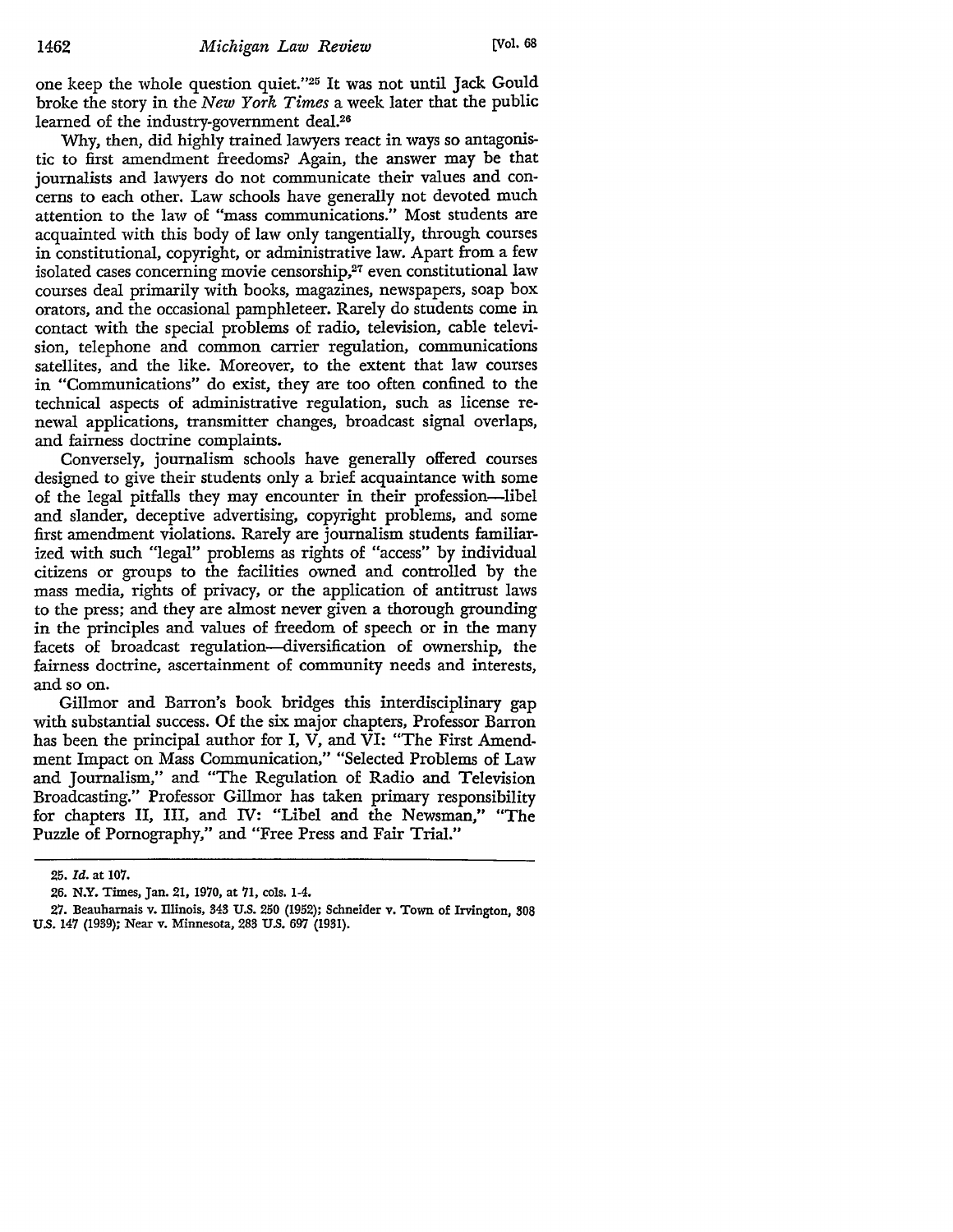Chapter I takes the student through the perplexing but ringing debates over the "clear and present danger" test. As the reader makes his way along the historic route of *Schenk,28 Abrams,29 Gitlow,3*o *De]onge,31 Douds,32 Dennis,33* and *Yates,34* he encounters some of the most brilliant constitutional doctrine ever penned by the Justices of the Supreme Court. He sees Justice Holmes, for instance, caution against "falsely shouting fire in a crowded theatre,"35 create the "clear and present danger" test,36 and remind us that "the best test of truth is the power of the thought to get itself accepted in the competition of the market.  $\dots$  "37 He sees Justice Sanford warn that speech alone may threaten revolution and that a "single revolutionary spark [of speech] may kindle a fire that, smouldering for a time, may burst into a sweeping and destructive conflagration,''38 and he sees Justice Brandeis, two years later, counter with the famous words: "Fear of serious injury cannot alone justify suppression of speech and assembly .... If there be time to expose through discussion the falsehood and fallacies, to avert the evil by the processes of education, the remedy to be applied is more speech, not enforced silence."39 Throughout their discussion of the evolution of first amendment doctrine, Gillmor and Barron carefully encourage the student to draw contemporary implications from older precedent. For example, drawing on Justice Holmes' "market place of ideas" concept, the authors suggest that "[t]he 'market' Holmes is talking about is basically what we call today the mass media..." (p. 16). They then ask whether " 'free trade in ideas' [is] the distinguishing characteristic of these media" (p. 16). This stress on the free flow of ideas ties together the latter portions of the first chapter, which are devoted to recent cases and writings on the theory-proposed by Professor Barron---that truly free speech requires "access" to the microphones, the television lenses, and the printing presses of the mass media. Free speech, the authors suggest, cannot be free in a closet. Rather, true communication requires both a speaker *and an audience,* and that audience today is the audience of millions who sit before their radio or television sets and read their daily newspapers.

- 31. DeJonge v. Oregon, 299 U.S. 353 (1937).
- 32. American Communications Assn. v. Douds, 339 U.S. 382 (1950).
- 33. Dennis v. United States, 341 U.S. 494 (1950).
- 34. Yates v. United States, 354 U.S. 298 (1957).
- 35. Schenck v. United States, 249 U.S. 47 (1919).
- 36. 249 U.S. at 52.
- 37. Abrams v. United States, 250 U.S. 616, 630 (1919) (Justice Holmes, dissenting).
- 38. Gitlow v. New York, 268 U.S. 652, 669 (1925).
- 39. Whitney v. California, 274 U.S. 357, 376-77 (1927) (concurring opinion).

<sup>28.</sup> Schenck v. United States, 249 U.S. 47 (1919).

<sup>29.</sup> Abrams v. United States, 250 U.S. 616 (1919).

<sup>30.</sup> Gitlow v. New York, 268 U.S. 652 (1925).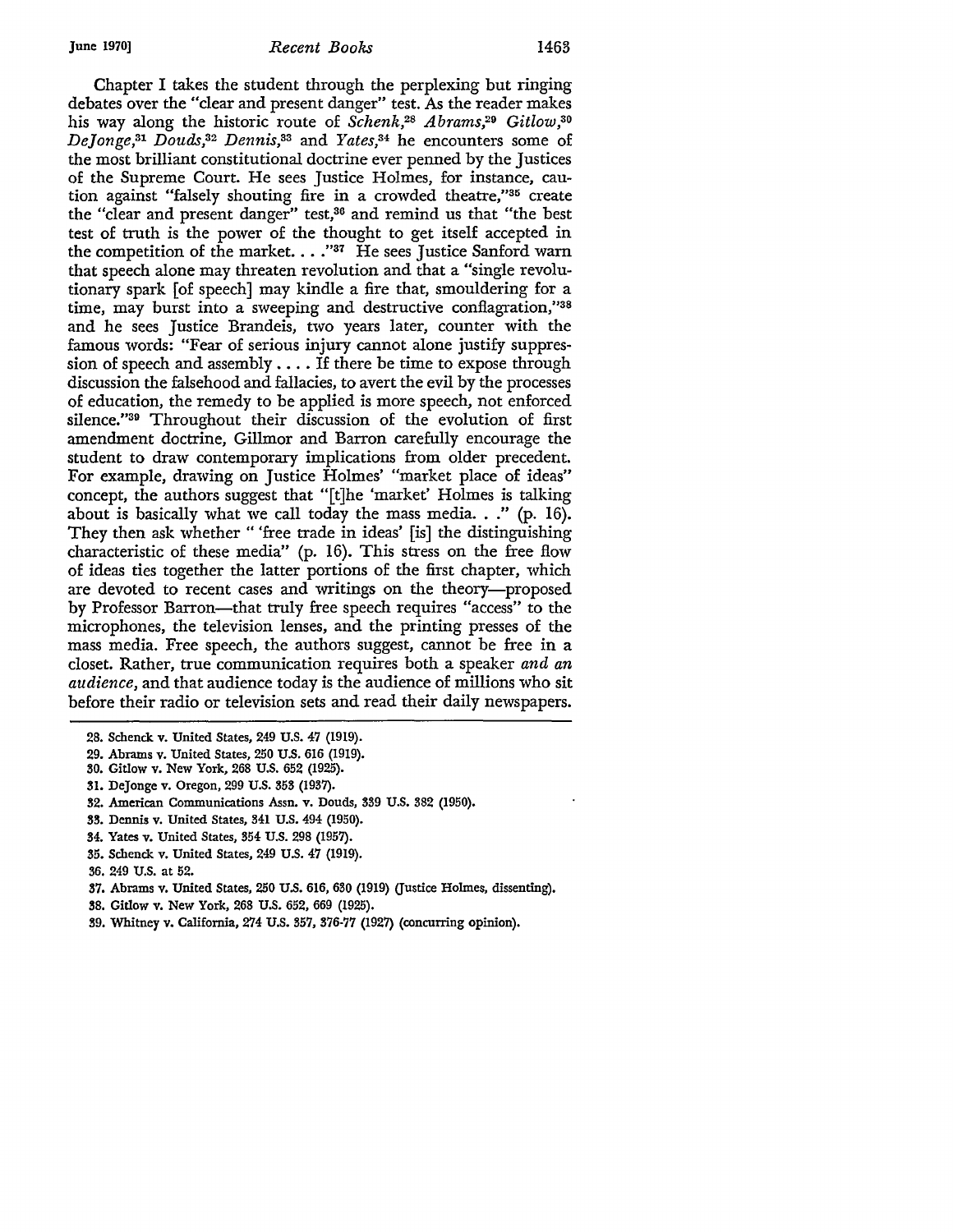Chapter II systematically organizes and explores the law of libel, but from the newsman's perspective as well as the lawyer's. Thus, in addition to the more or less standard treatment of *New York Times Co. v. Sullivan*<sup>40</sup> and its progeny, the authors delve into questions of damages, criminal libel, malice, burdens of proof, and—in virtual hornbook fashion—the defenses against libel. The authors also discuss the newsman's privilege to refuse to disclose his confidential sources of information-a subject which the recent subpoena controversy has dramatically brought to the public's attention. Chapter II also contains a clear exposition of the "secondary" defenses to libel-retraction and apology, reply, settlement, proof of previous bad reputation, and reliance on a usually reliable source—and of other facets of this difficult area which are particularly important to newsmen.

Chapter III analyzes the law of "obscenity" and provides substantial historical, sociological, and anecdotal material on the problem.41 Law students in this area are too often trapped in a moral and sociological wilderness with only the compass of well-worn legal phrases to guide them. The authors seek to remedy this deficiency by drawing upon materials from literature, psychology, sociology, and the experiences of other countries. Although such terms as "hard core," "patently offensive," "well beyond the bounds of contemporary community standards," "socially redeeming interest," "pandering," "prurient interests," and "obscenity per quod" soon begin to swim before the student's eyes—despite Justice Stewart's contention that at least *he* knows it when he sees it<sup>42</sup>—the authors have made the best of a difficult job.

One deficiency in chapter III, for my purposes at least, is the absence of any discussion of standards for the control of "obscenity" or "indecent" language over the broadcast media. To put the problem bluntly, if *I Am Curious (Yellow)* is cleared by the Supreme Court for distribution in movie houses around the United States, how should the FCC react to a network proposal to show it on the "Nine O'Clock Movie" to a potential audience of sixty million? Everyone is accustomed to reading four-letter words occasionally, even in some of the nation's leading magazines. Reading, however, is essentially a private activity, engaged in solely by the person in whose hands the book or magazine is placed; hence those offended by some of the oldest Anglo-Saxon words in the English language have the simple expedient of not reading them. But what of radio

<sup>40. 376</sup> U.S. 254 (1964).

<sup>41.</sup> The authors note, for example, that "[t]he Illinois Vigilance Association dis• covered in 1922 that jazz had 'caused the downfall' of one thousand girls in Chicago alone  $\dots$  So laws were passed to prohibit the playing of jazz in public places  $\dots$ . (p. 287).

<sup>42.</sup> Jacobellis v. Ohio, 378 U.S. 184, 197 (1964) Q'ustice Stewart, concurring).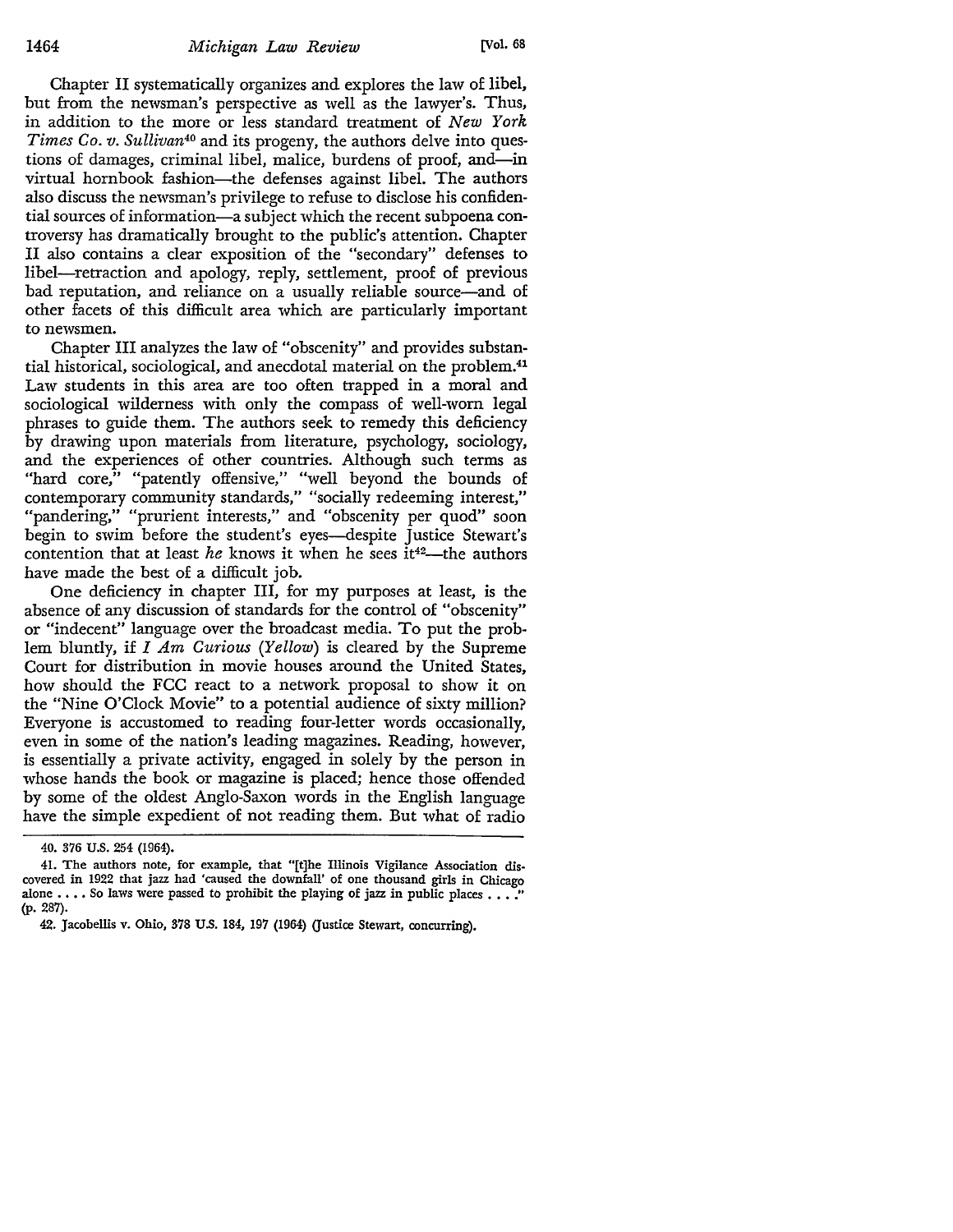#### June 1970] *Recent Books* 1465

and television? Is television anything more than an electronic, public billboard? And how would the law react to public billboards (electronic or otherwise) depicting scenes of intercourse or stating familiar "four-letter words"? Traditional constitutional law analyses have defined the concept of "obscenity" as material designed to arouse prurient interests in sexual matters.43 Yet what form of constitutional protection should be given to "four-letter words"especially when broadcast over radio and television? Individual four-letter words may arouse a number of emotions in the average listener but I rather doubt that a "prurient interest in sex" is one of them. Where, then, in that hierarchy of constitutionally protected forms of expression, are we to find the often-used, but much-maligned, "four-letter word"? Gillmor and Barron's casebook offers us little guidance in answering this question.<sup>44</sup>

Chapter IV, "Free Press and Free Trial," in addition to discussing *Irvin v. Doud,45* the Oswald case and the *Warren Report,46*  and the *Sheppard* case<sup>47</sup> and the Reardon Report,<sup>48</sup> contains interesting materials on the use of cameras in the courtroom. Again, the law student will benefit from the anecdotal material supplied by the journalism professor, Mr. Gillmor. Chapter IV also devotes a fascinating section to the liability of the American and English press for "contempt of court" for statements about the parties or the judge in a pending trial. Not many Americans know, for example, that if an English court concludes that a newspaper story has had a "reasonable *tendency"* of "polluting the streams of justice,"49 it can hold the publisher, the editor, the reporters, or the printers in contempt of court and commit them to prison. In 1949, for instance, the editor of the London *Daily Mirror* was sentenced to

45. 366 U.S. 717 (1961). In *Irvin,* the Court vacated a murder conviction on the ground that the defendant did not have a fair trial by a panel of impartial jurors. The Court found that the effect of widespread newspaper publicity was to create a " 'pattern of deep and bitter prejudice' shown to be present throughout the community," 366 U.S. at 727, a pattern which was reflected in the voir dire examinations of the jurors who were finally placed in the jury box.

46. REPORT OF THE PRESIDENT'S COMMISSION ON THE AsSASSINATION OF PRESIDENT JOHN F. KENNEDY (1964).

47. Sheppard v. Maxwell, 384 U.S. 333 (1966).

48. The Reardon Report, prepared by the American Bar Association's Advisory Committee on Fair Trial and Free Press [Proposed Final Draft approved Feb. 19, 1968; earlier version published under the title *Fair Trial and Free Press* (1966)], suggested the use of the courts' contempt power against persons who had disseminated extrajudicial statements deliberately designed to affect the outcome of a trial during its pendency. It is strongly criticized by Professor Gillmor (Pp. 372-78).

49. Barron & Gillmor (p. 420) (emphasis supplied).

<sup>43.</sup> Roth v. United States, 354 U.S. 476, 489 (1957).

<sup>44.</sup> For the Federal Communications Commission's recently enunciated views on "indecent language" over the airwaves, see Eastern Educ. Radio (WUHY-FM), 18 **P 8:** F RADIO R.Ec. 2d 860 (1970) (FCC 70-346, released April 3, 1970), (Commissioners Cox and Johnson dissenting).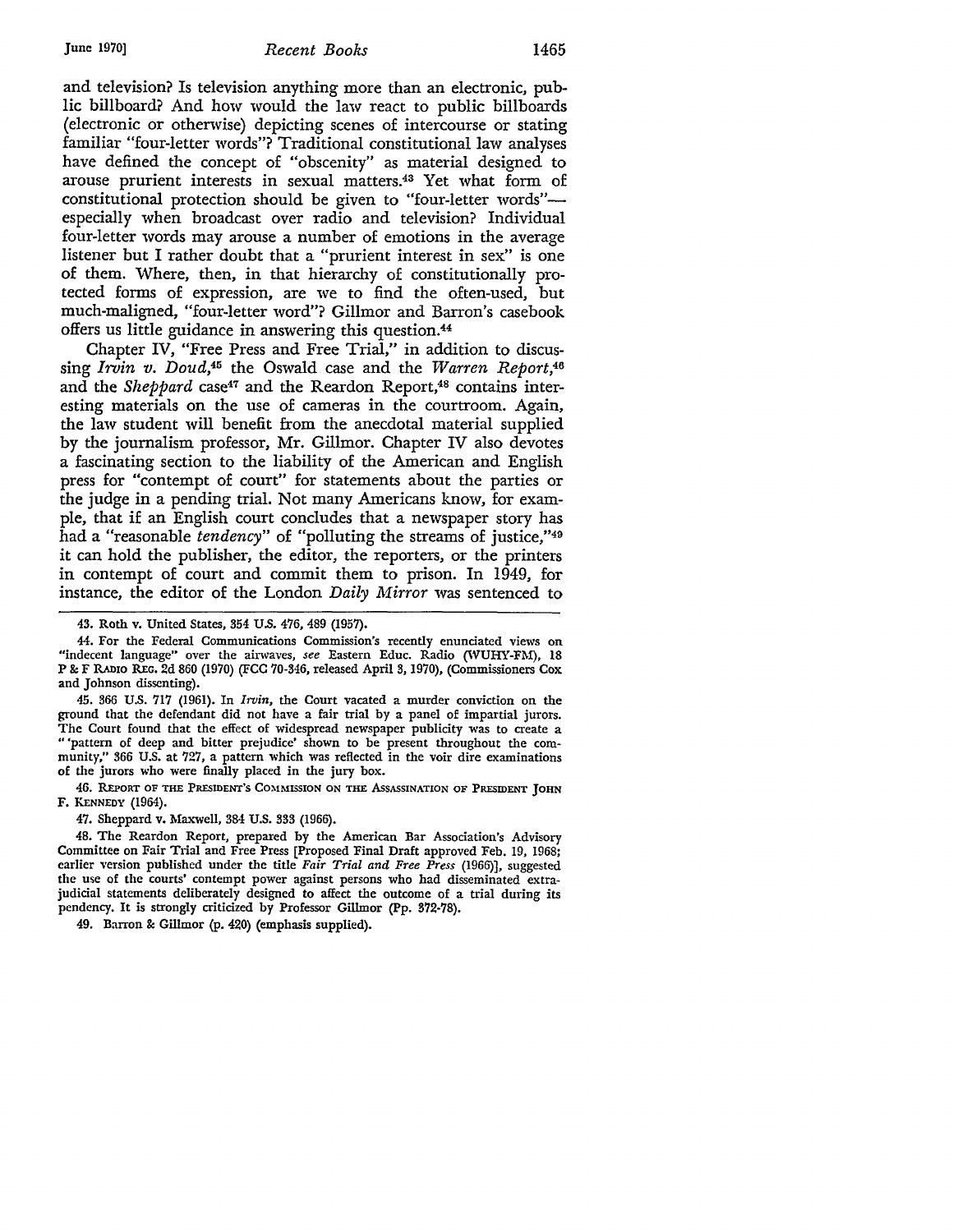three months in prison and fined approximately 28,000 dollars when the *Mirror* headlined the arrest of a murder suspect, "The Vampire Man Held," in a rather obvious reference to the rumor that the suspect drank the blood of his victims through a straw.<sup>50</sup> Similarly, when *Newsweek* magazine hinted that a relationship might exist between an English doctor accused of administering overdoses of sleeping pills and the legacies left him by his deceased patients, *Newsweek's* chief European correspondent barely escaped a contempt citation from an English court, even though he had absolutely no connection with the story. These materials on English law demonstrate the comparative freedom which the American press has for comment on pending trials, and they thus place that freedom into striking perspective.

Chapter V samples a number of lesser-known, but nevertheless important, problems of law and journalism. Included are treatments of access to- the records of governmental agencies (a subject in which Ralph Nader is rapidly becoming expert), the freedom of newsmen to travel to collect information, the rights of individuals to resist the glare of publicity, and the problems of lobbying and anonymous speech. Most important, however, the authors consider a subject that is often overlooked in comparable studies-the interrelation of the antitrust laws and the freedoms of speech and press. In early cases on this subject, the press had argued successfully that the first amendment effectively exempted them from the sanctions of the antitrust laws.51 The courts, however, have stood this notion on its head-intimating in a number of cases that the first amendment may actually *compel* the equivalent of antitrust treatment for the communications media. 52 As the authors suggest, the "market place of ideas" is a sterile concept when all the newspapers and all the radio and television stations in one community or state are owned by the same person, entity, or corporation.

Finally, chapter VI acquaints the student with certain legal and policy questions involved in radio and television broadcasting. After discussing the rationale for the FCC's regulatory control over broadcasting, the authors take the reader through an analysis of the Commission's "balanced programming" concepts, the fairness and equal-time doctrines, policies of the diversification of ownership rules, and problems both of new technologies—cable television, pay-TV, and communications satellites—and of their impact on the future of mass communications.

A reading of Gillmor and Barron's excellent 853-page treatment

<sup>50.</sup> The rumor, by the suspect's own admission, was subsequently confirmed as true. 51. E.g., Associated Press v. United States, 326 U.S. 1 (1945); Associated Press v. NLRB, 301 U.S. 103 (1937).

<sup>52.</sup> *See, e.g.,* Hale v. FCC, No. 22, 751 (D.C. Cir., Feb. 16, 1970), at 1, 7, 8·10 (slip opinion) (Judge Tamm, concurring and citing further authority).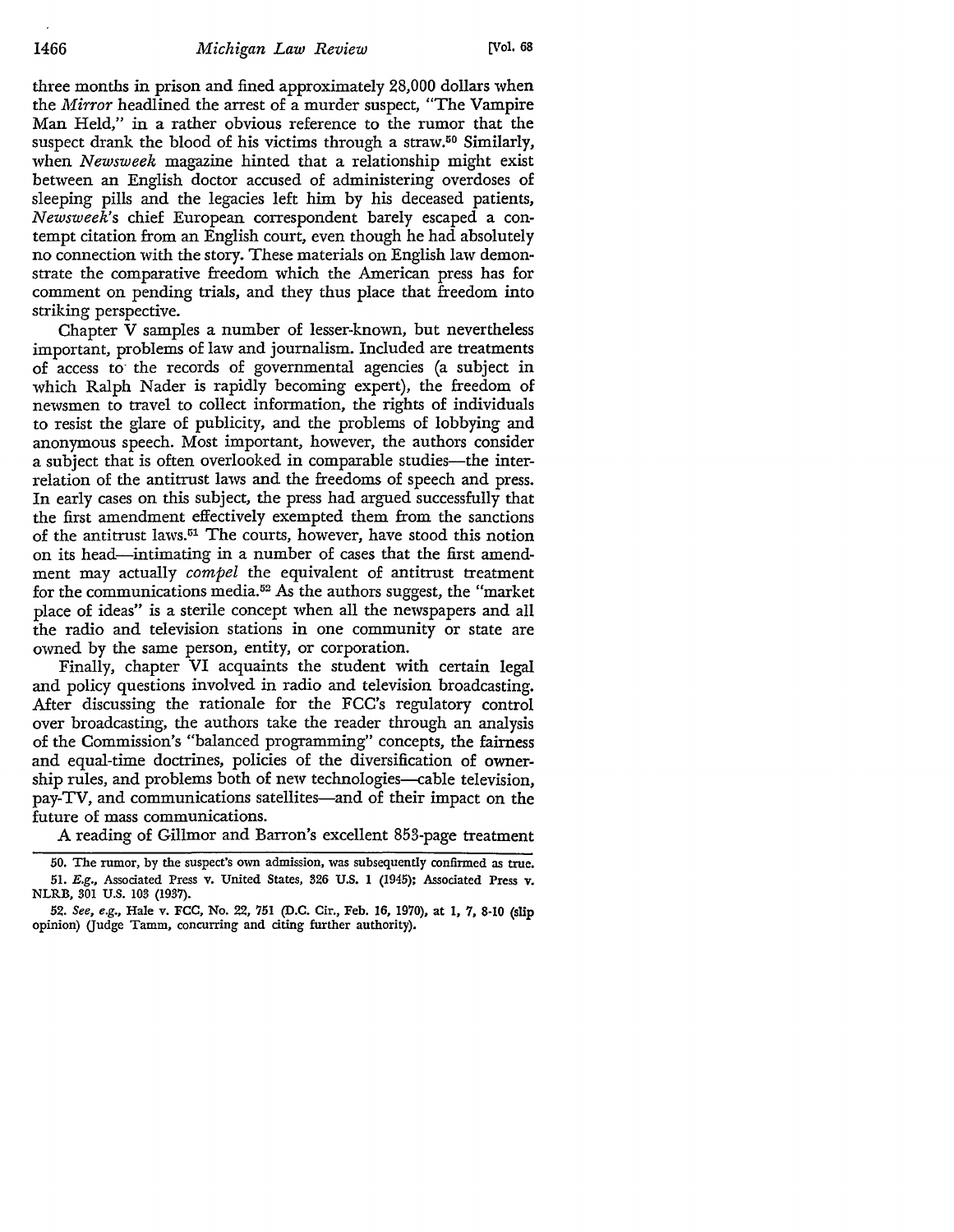## June 1970] *Recent Books* 1467

of the law of mass communications may strike the reader with an important but somewhat hidden aspect of constitutional law: whereas literally hundreds of cases involving the limits of permissible-speech content have reached the federal circuit courts and the Supreme Court-in areas of obscenity, group association, subversive activity, and so forth-*not one case*, to my knowledge, has reached these courts in the past three decades concerning permissiblespeech content in the broadcasting media. This absence seems odd, since booksellers, magazine publishers, and film distributors-starting with the famous test cases over *Ulysses*53 and *Lady Chatterley's*  Lover<sup>54</sup>-have repeatedly gone to court to defend the people's freedom to disseminate and receive ideas, concepts, and varying forms of artistic expression. What accounts for the absence of the broadcasters in this fight to defend first amendment freedoms?

The answer, I think, is twofold. First, broadcasters have stayed so far away from the "experimental," the "innovative," or the "controversial" that they have never had to test the limits of free speech in this country. Whatever else *Green Acres, The Beverly Hillbillies,*  or other mass-appeal programs may be, they scarcely appeal to one's "prurient interests" or create a "clear and present danger" of fomenting ideas heretical to entrenched notions of national security in this country. Second, even when broadcasters *have* occasionally, and perhaps accidentally, strayed too close to the line separating mediocrity from creativity, they seem to have generally refused to seek judicial protection for their first amendment rights.<sup>55</sup> When in such cases the Government has subpoenaed information from the broadcasters or has imposed fines or other forms of punishment on them for allegedly "subversive" programming, and when the broadcasters have then been faced with the option of fighting in court or submitting to the Government, they have too often opted for submission. The same willingness to comply with the Government at any cost can be seen in the newspaper industry. For example, one commentator reported that a *New York Times* newsman "suggested to an editor at the *Times* that his being subpoenaed to appear at the Spock trial was a violation of the First Amendment guarantees of

<sup>53.</sup> United States v. One Book Entitled "Ulysses", 5 F. Supp. 182 (S.D.N.Y. 1933), *affd.,* 72 F.2d 705 (2d Cir. 1934).

<sup>54.</sup> Grove Press, Inc. v. Christenberry, 175 F. Supp. 488 (S.D.N.Y. 1959), *afjd.,* 276 F.2d 433 (2d Cir. 1960).

<sup>55.</sup> The latest example of such acquiescence involved WUHY-FM. See note 44 *supra.* The FCC (Commissioners Cox and Johnson dissenting) fined WUHY-FM \$100 for broadcasting allegedly "indecent" language. In so doing, the FCC created new justifications for bans on minority forms of speech over the broadcast media, hoping that the licensee would take this important test case to the courts. Rather than fight, however, WUHY-FM decided to pay the \$100 fine and the proceedings were terminated. Apparently no appeal will be brought, and this dangerous Commission precedent will remain on the books.